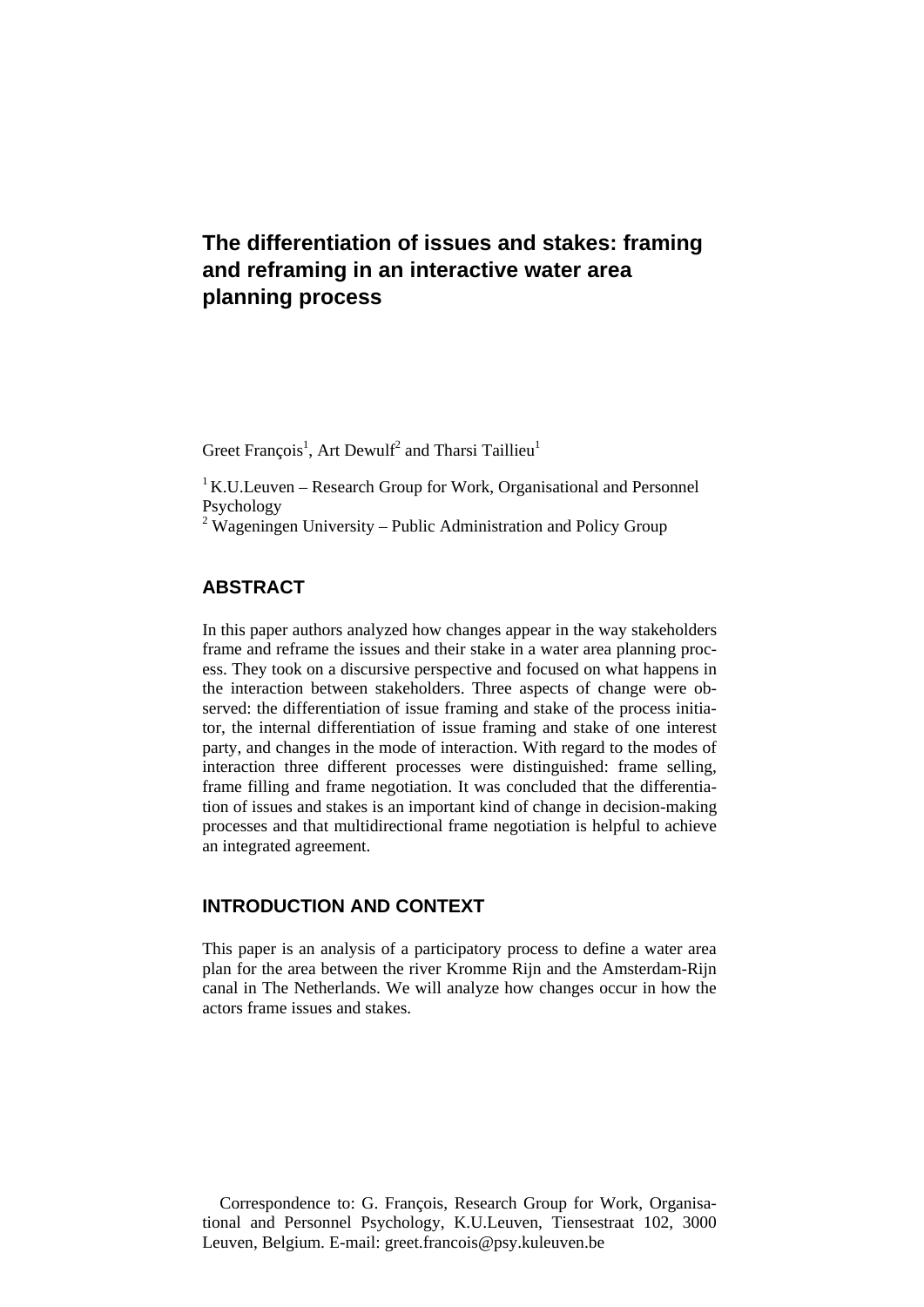The Kromme Rijn, a tributary of the river Neder-Rijn, flows from Wijkbij-Duurstede to the city of Utrecht. The water management in this area is under the authority of the waterboard Hoogheemraadschap De Stichtse Rijnlanden. The planning process involves the area between the Kromme Rijn, the Neder-Rijn, the Amsterdam-Rijn canal and the City of Utrecht.

Through processes of erosion and sedimentation the windings of the river Kromme Rijn moved with time and formed the natural landscape in the basin. It is a mix of wetlands in the low-lying parts and dryer lands along the (earlier) river embankments. On the wetlands cattle farming takes place while on the dryer parts you find fruit farming. The main land use in the area is agriculture. Fishery, recreation and nature concerns are present to a much lesser extent.

All this land was brought into cultivation thanks to a system of ditches and dikes. They were dug from the 10th century on. Small groups of farmers worked together "to keep someone else's water out of their land". This type of collaboration developed later into a system of numerous small waterboards (Donkersloot-de Vrij et al. 1993). Through the centuries technical as well as organisational changes took place resulting in the following situation at present. An area of  $60 \text{ km}^2$  is under the authority of one waterboard since 1994. However in this area are still 91 water levels to be maintained. On a distance of 140 km of ditches and watercourses many pieces of technical equipment have been installed in the field: 400 culverts, 90 weirs and 25 pumping-engines.

Water area plans have to be delivered by the waterboard under the national governmental regulation directed at a sustainable water system in The Netherlands by 2015. The plans consist of 2 outcomes: a water level decision and a water infrastructure plan. Objectives of the water area plans are to avoid excess water, to balance the interests of different parties in the area and to improve the ecological quality of the surface water. The waterboard has initiated an interactive decision-making process, in order to analyze problems, devise solutions and develop the plan in a concerted way with the stakeholders involved. It is the formal responsability of the waterboard to deliver the water area plans in time to the province and to coordinate them with the water plans of the municipalities.

At the start of the planning process a broad stakeholder analysis has been made. At the kick-off meeting people were invited and asked to what extent they wanted to be involved in the planning process. On the basis of these answers 3 groups were formed. The core group was formed by repre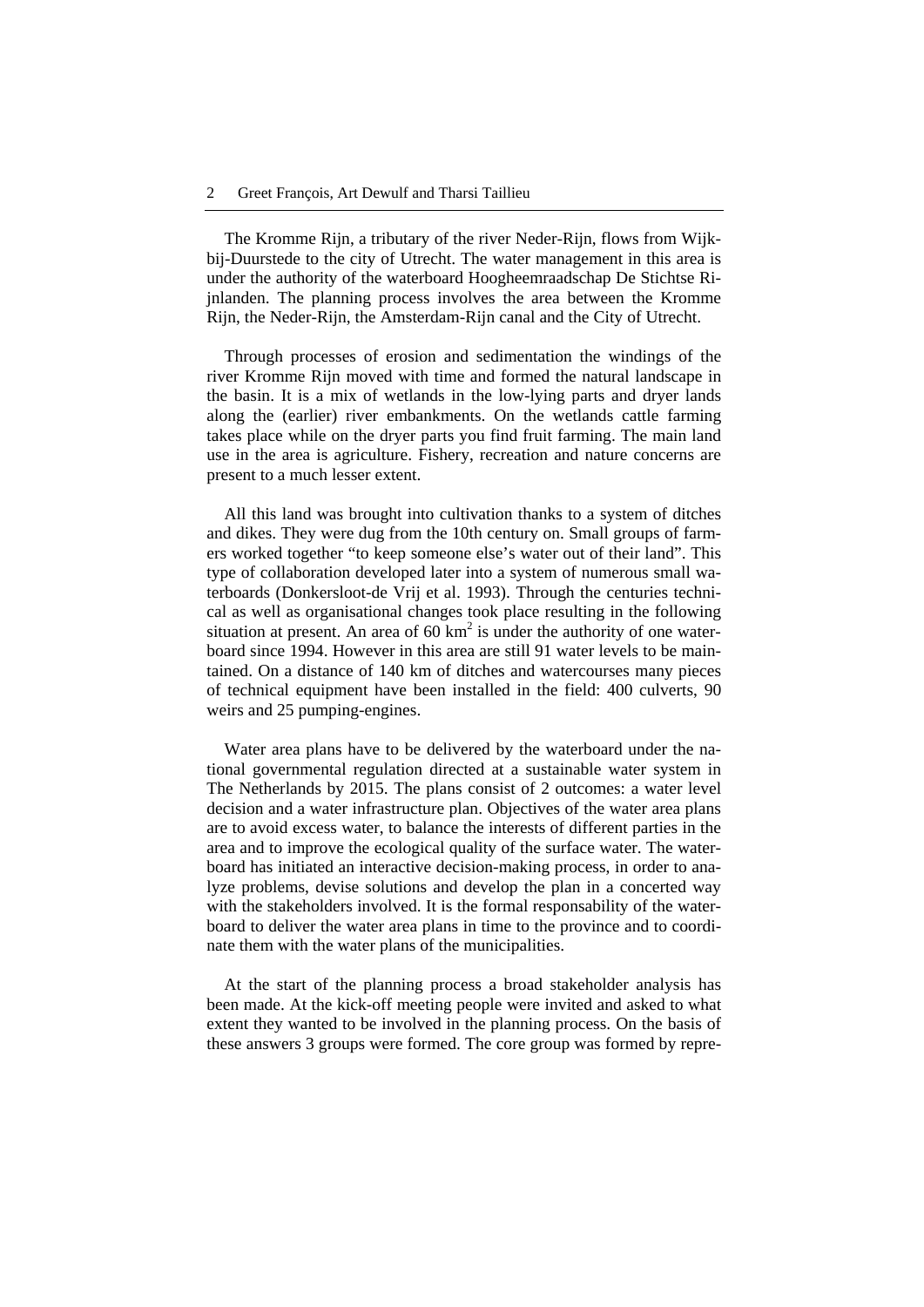sentatives of the province, 3 municipalities and the waterboard itself. They were responsable for the process. The core group members together with the representatives of several organised stakeholders (see further) formed the advisory group. These people wanted to be consulted about the water area plan, its challenges and the measures to be selected. Several stakeholder representatives only wanted to be kept informed well. In the course of the planning process also evening meetings for the public were organised. They were directed to the inhabitants in general or to landowners more specifically and aimed at informing and consulting them.

Between the different levels of participation there was a systematic interaction. The core group prepared the meetings and workshops with the advisory group. The advisory group served as a sounding board to prepare the area evening meetings. They not only discussed the content of the water area plan, but also gave advise about the participatory process and how to communicate to the public.

The participatory planning process started at the beginning of 2006. But important changes in the formulation of issues and stakes were only observed at the third meeting of the advisory group. This was at the beginning of 2007.

## **CONCEPTUAL FRAMEWORK & RESEARCH QUESTION**

We analyze this process from the theoretical perspective of multistakeholder negotiation. The different actors of the area differ in important aspects. They have different interests, different ways of organizing themselves, different kinds of knowledge and also different perspectives on what the central issues are. We focus on the latter aspect by analyzing how different stakeholders (including the waterboard) frame the issues in the problem domain. By highlighting certain aspects of the situation at the expense of others, by drawing different boundaries around the issue and by putting different elements at the core of the issue, people from different backgrounds construct frames about the situation that sometimes differ considerably from how others frame the issues (Dewulf 2006). At the same time, people also position themselves (and others) in the problem domain thus constructed – issue and stake are often framed at the same time. The stakes of actors emerge from the same discourse in which issues are framed and a need for action is generated. The impact a certain action has with respect to an actor constitutes his interest in the problem domain. As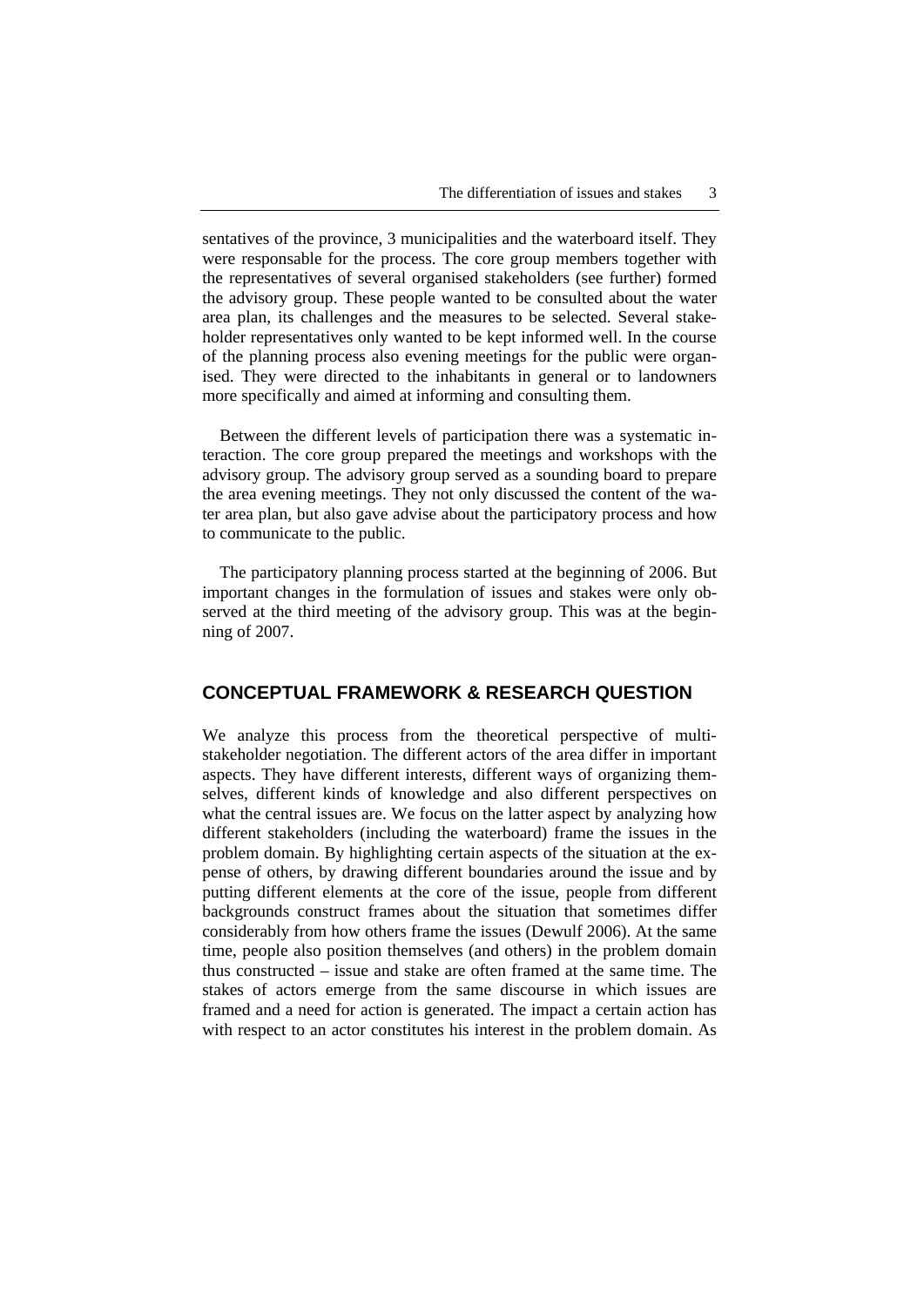such the actor's stake and position are linked to how he frames the issue (Lawrence et al., 1999). Social relations and language use are important elements that constitute the discursive process of issue framing. For reaching a negotiated agreement, changes in how the issues and stakes are framed are often necessary (Putnam and Holmer 1992). When and how these framings of issues and stakes actually change in an interactive decision-making process remains an important question in the literature. From an interactional approach to framing, it is important to not only consider when and how individual persons change their minds, but also when and how changes of issue framings occur in the interactions - because it is in this interactional context that an agreement has to be forged. Therefore, the central question we address in this paper is at what points and how changes appear in the way stakeholders in this interactive planning process frame and reframe the issues and their stake in it.

## **METHOD**

This water area planning process has been investigated by us as part of the research project NeWater ('New Approaches to Adaptive Water Management under Uncertainty'). Some NeWater researchers, including ourselves, contributed to the design, facilitation and evaluation of the process. During the actual multi-stakeholder meetings, our own position was limited to that of observer, though invited by the waterboard. We were present at all meetings, most of which were also video or audio recorded. We also disposed of the documents produced by the waterboard for this process. For the analysis presented here, we overviewed the process for important changes and selected the 3rd advisory group meeting for closer analysis of how these changes emerged during the interaction process. A full transcription of the recording of this meeting was made and interaction analysis was applied to it.

The meeting had a duration of 2 hours and 16 minutes. The whole transcript comprises 640 paragraphs. When using citations from the transcript in this paper we will refer to the corresponding paragraph number with '§'.

Participants at this meeting were representatives of the waterboard, the province, two municipalities, the national farmers' organisation (with a local and a national representative), the national fruit farmers' organisation (with a local and a national representative), the agricultural nature and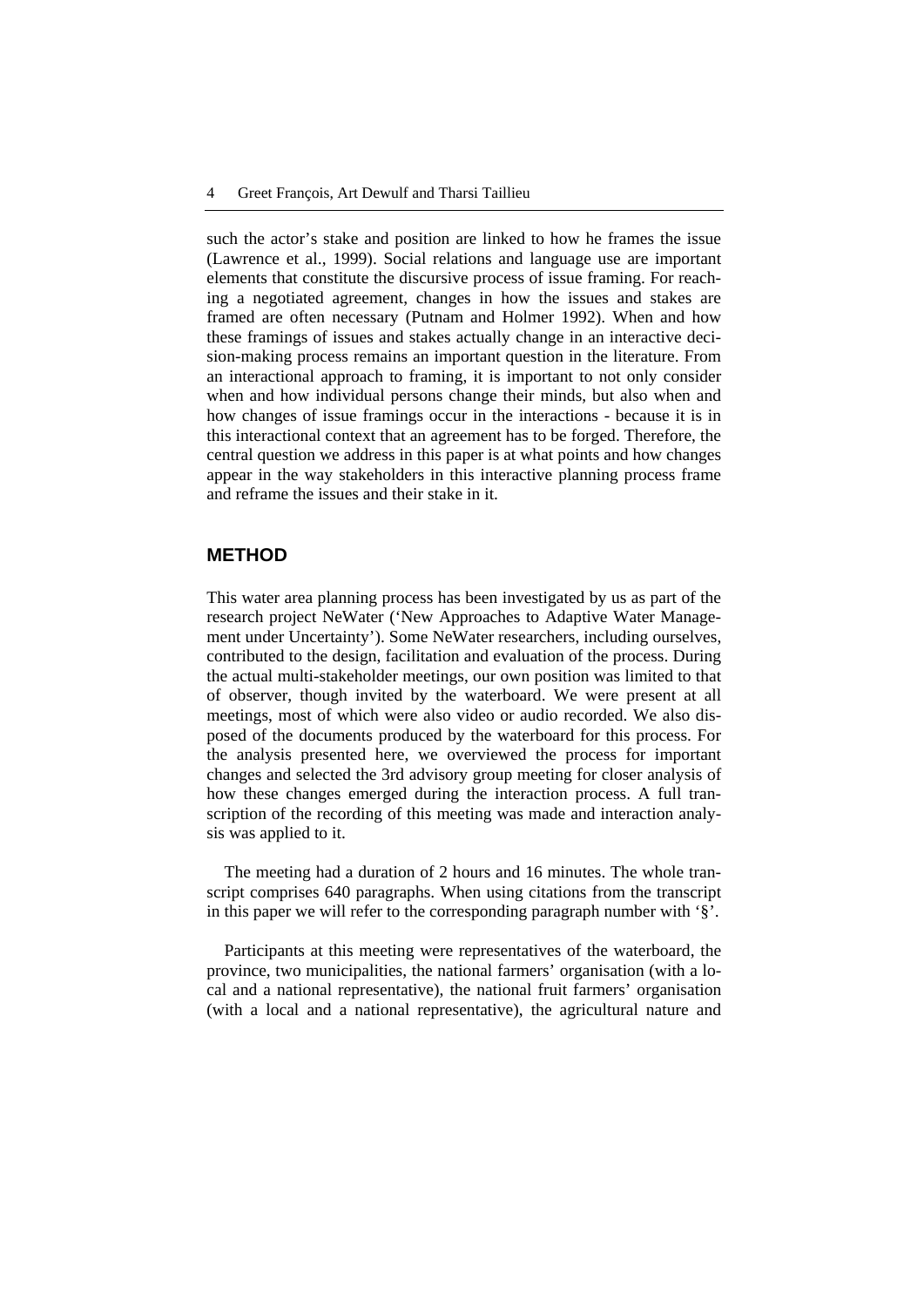landscape association, the natural-historical association and a public service administering land reclamation.

## **RESULTS**

Hereafter we document three changes over the course of the process and analyze how these emerged in the third advisory group meeting:

- 1) the differentiation of issue framing and stake of the waterboard,
- 2) the differentiation of issue framing and stake of the farmers,
- 3) changes in the mode of interaction among stakeholders.

#### **The differentiation of issue framing and stake of the waterboard**

Having the formal responsibility to deliver the water area plan, the waterboard initiated the planning process and acted as the convenor and the organisor of the process. They decided on which steps in the participatory process to take, they invited the stakeholders, they led the meetings and wrote the minutes, and they communicated the challenges and potential measures to the public. They cared for constructive conversations and wanted input from all parties to draw a water area plan with their consent. In the first two meetings the waterboard tried to make an inventory of all the local water problems. They framed the problem domain as unambiguous, as if it didn't matter who reported on which water problem, and gave the impression that their technical expertise was going to provide an overall solution.

In the opening of the third meeting of the advisory group the chairman, a waterboard representative, announced the differentiation of *roles*. An external facilitator was engaged to lead the discussion they wanted to participate in. The project leader and another employee from the waterboard planning department presented the objectives and required outcomes of the water area plan, the bottlenecks for regional water management and the measures to be taken. They formulated two extreme scenario's and the dilemma resulting from them.

For the first time they formulated a specific interest by putting a specific mission frame on the table ("we are water level managers, we are not water suppliers"). As a consequence they limited the actions that could be ex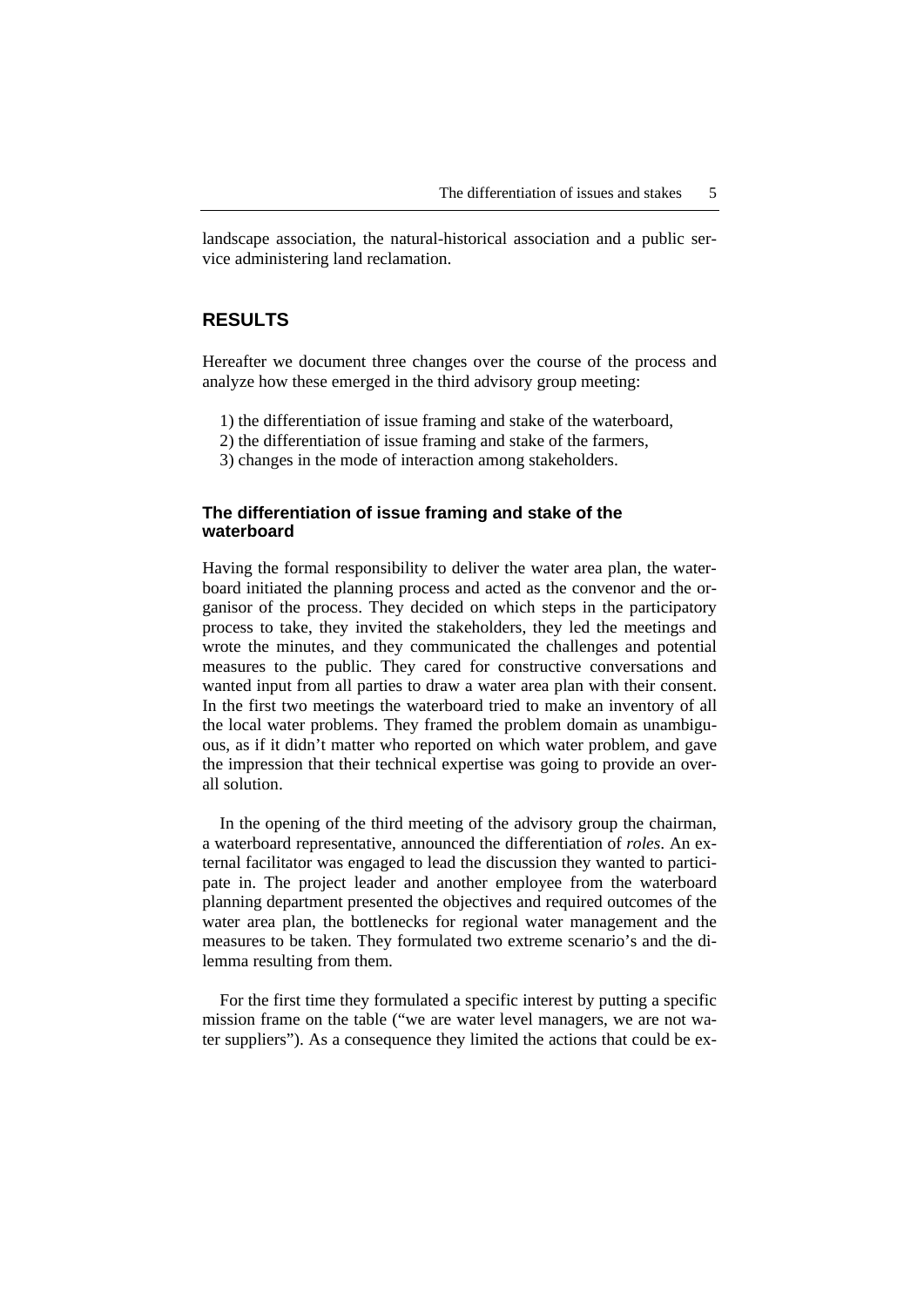pected from them to what they termed their 'legal tasks' and rejected responsibility to solve the problem of water supply. *"We are obliged to solve water damage, because that's in the national water policy directive and we also must take care for sufficient water drainage. But the waterboard may choose, or must be willing to solve, the water problems in summer for agriculture, the water problems through night frost for the fruit sector in the actual situation, and the water problems through night frost for the actual and the future fruit sector*." (§181 - §183)

At the same time they framed certain aspects of the situation as given and as such reduced the solution space. E.g. taxes among farmers cannot be differentiated: *"And the last thing is that in fact, juridically speaking, you can't have a different tax for e.g. fruit farmers and cattle farmers. Of course all landholders in this area pay the same tax. So, speaking about the costs of these measures, you will have to distribute it evenly over the area, this tax"* (§248). Also people must be willing to sell stretches of their land along the watercourses: *"Yes, we assume voluntariness when talking about buying land to enlarge the watercourses. People have to be willing to cooperate, and if they don't want to cooperate, then we can only try to enforce the measures and that's a difficult discussion."* (§242) From this meeting on they stressed the need for cooperation and sharing responsibility to solve the problem.

Simultaneously with the differentiation of their stake changes occurred in the waterboard's issue framing. A very crucial one is the curtailing of the problem domain in which water level management is given a very central place while water supply has been excluded. Other changes in the waterboard's issue framing are described in the next paragraph as they go together with the differentiation of issue framing and stakes among different groups of farmers.

#### **The differentiation of issue framing and stake of the farmers**

In the first two meetings the waterboard described the water problems of the area mainly in physical and technical terms identifying problems of water level, water quantity and quality. In their initial issue framing they named the problem of water shortage but didn't point to specific actors.

Fruit farming practices such as irrigation during summer and sprinkling to avoid frost damage in spring were leading to peak demands of water. For cattle farmers, irrigation is not economically feasible. In the course of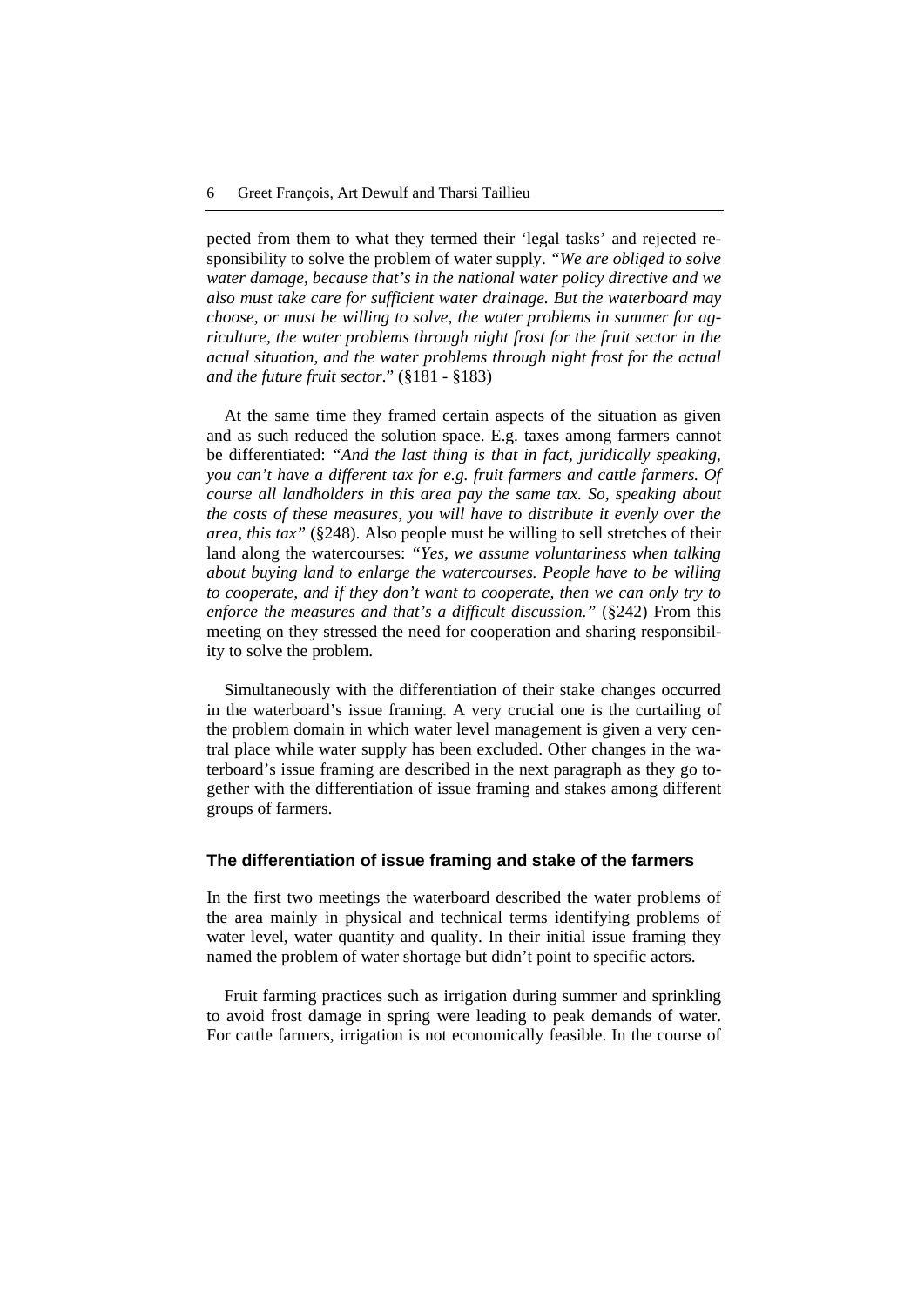the 3 meetings the technical problem solving by the waterboard pointed more and more towards the enlargement of several main watercourses. In the third meeting the waterboard added to this some "problems at a high level". They worried about the increasing water demand as the fruit sector in the area is growing. They also made explicit the different water needs of fruit and cattle farmers and called it an imbalance between parties. And finally they raised the question of who had to pay for what they framed as an "extra-ordinary" water supply. But putting a dilemma on the table about whether water for fruit farming is a public interest, a water supply issue was reframed to a fruit sector issue.

Although the conflicting interests of fruit and cattle farmers were expressed earlier by individual farmers in more informal circumstances, meeting 3 was the first formal setting where this was brought on the table. A confirmation of the opposing interests was given only twice from the side of the farmers, more precisely by the local representative. About the non-differentiated tax he expressed a feeling of injustice. "*In the end they must find it unjust, because as we. The agriculture, that is growing, but hardly used more water than the years before, it's too expensive. Look, they can have it! Water is necessary for them, but then you should make the distinction and that's very easy to do*" (§256). At another point in the discussion the same representative pointed to the implications of watercourse enlargement for the cattle farmers. "*I don't know what you mean by voluntarily. Is this about giving away your land? But yes, agriculture is mainly situated in the middle of this area. And well, land is scarce. And I think, most of them, well if watercourses are going to be enlarged, that will be mostly about cattle farm land, I think, because that is where the watercourses are. So, what does voluntarily mean* ?" (§528)

#### **Accompanying changes in interaction modes**

The differentiation of issues and stakes discussed above went together with changes in interaction. Evolving over time we saw a change from unidirectional to bi- and multidirectional communication.

#### *Frame selling*

In the beginning of the planning process much of the meeting time was taken by the waterboard to present their view on the situation to the other stakeholders (frame selling), without much time for reactions of the "public". The sheer amount of information presented (including a large number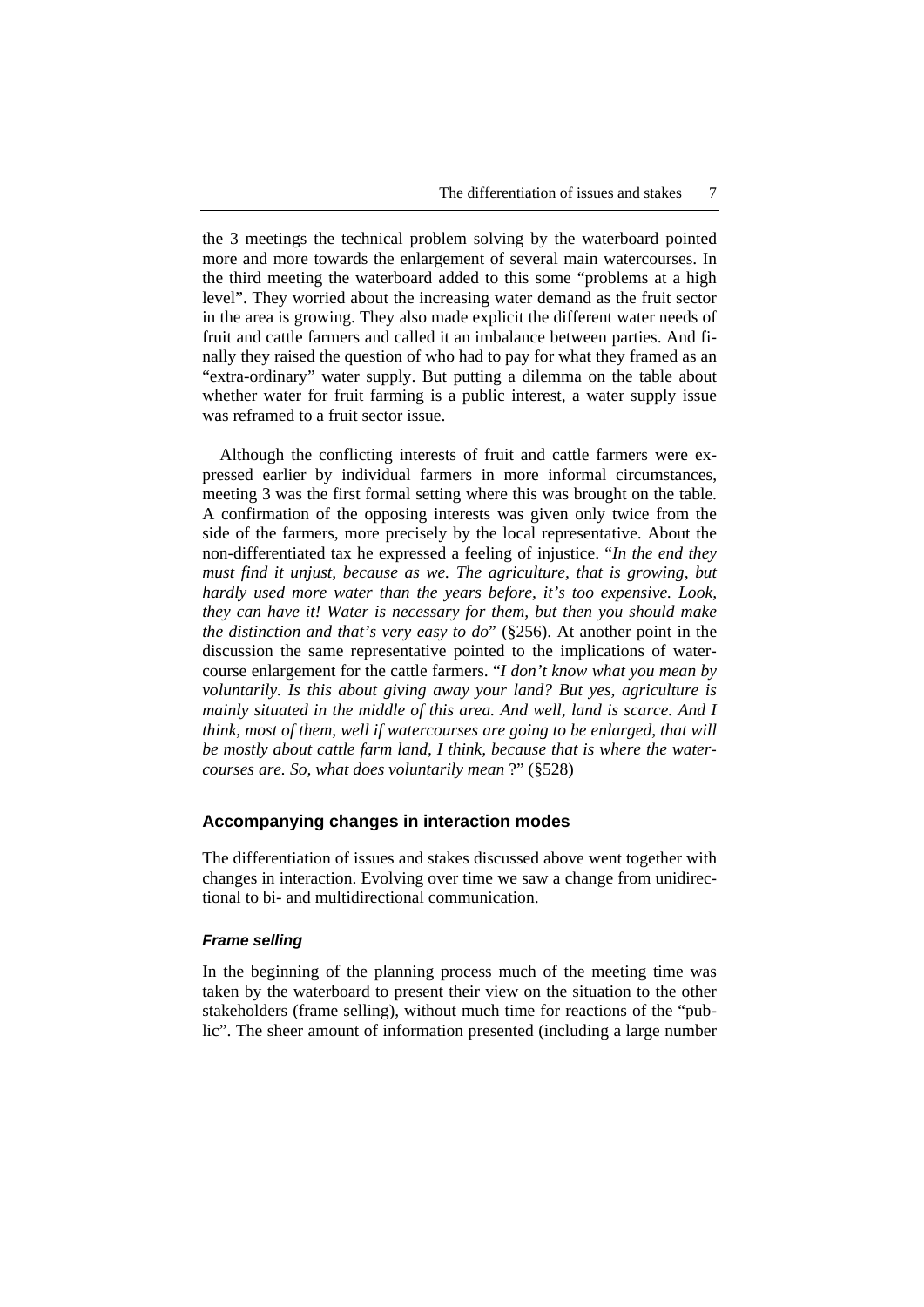of maps and tables) also made it difficult for the participants to meaningfully react or oppose. This interaction mode consists mainly of persuasive communication (cf. sales model of innovation, Bouwen and Fry 1991).

#### *Frame filling*

In the course of the planning process more and more opportunities were created for bidirectional exchange during the meetings. (e.g. discussion in break-out groups). These conversations were aimed at collecting information from the stakeholders to be integrated in the problem as framed by the waterboard, which will refer to here as *frame filling.*

The first two advisory group meetings as well as the first area evening meeting aimed at making an inventory of the water bottlenecks in the region. People were asked to identify sites on the map having problems of the following types: "too dry/too wet" (groundwater and precipitation problems), "too much/too little water" (problems with surface water level fluctuations) and "too much/too little water life" (ecological problems). These are very specific questions leading the answers of the participants in the sense that they do not allow for questioning the technical problem frame in itself. As such the conversation in the groups remained highly structured while producing lists of problem sites to fill the information gaps in an overall issue frame developed by the waterboard.

#### *Frame negotiation*

At the beginning of meeting 3 frame selling and frame filling were still present but in the course of the meeting a third interaction mode could be distinguished.

As the waterboard brings to the table a more complete analysis of the situation and new ideas about the problem and the actions needed, they benefit from a situation in which their representative is given the floor and where moments of questioning and discussion are controlled. But in comparison to previous meetings less time was spent on presenting their case and convincing the other stakeholders.

The third meeting opened with pointing to the advising function of the group. "*We don't take decisions in this group. In the end our committee will have to make a comparative assessment and take the final decisions.*" (§44) The discussion of the dilemma was organised as an exercise to collect on the one hand arguments in favour of each side of the dilemma (to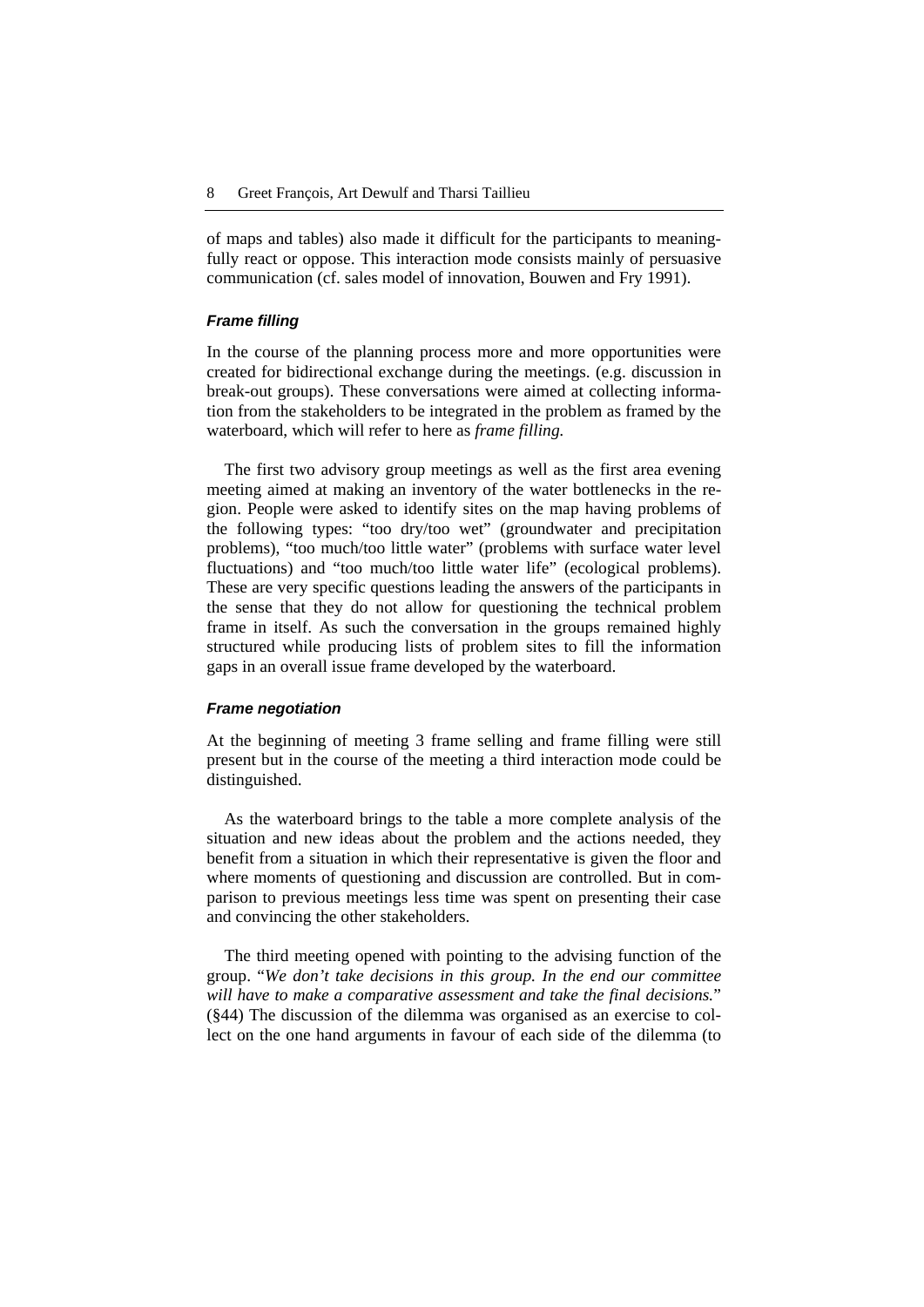support the same discussion in the waterboard committee later) and on the other hand to receive feedback on how to organise the discussion of this dilemma with the landowners, fruit and cattle farmers at the next area evening meeting. The members of the advisory group were invited more than once to give arguments for their view on the dilemma.

For the first time however an important part of the time was spent on a more open discussion with multidirectional exchange. There the formulation of the dilemma and how the dilemma would be brought to the public was negotiated. Two stretches of talk from the beginning of the dilemma discussion are given below as an example of frame negotiation.

The waterboard proposed the dilemma – Is fruit farming representing a public interest rather than a separate economic sector  $?$  – to the advisory group and asked whether they recognised this as an important dilemma about the area. This initiated a conversation on the mission of the waterboard. The following group members participated in this conversation: the national representative of the farmers' organisation (A), the facilitator (B), a waterboard employee of the planning department (C) and the chairman (D).

#### **Extract 1. §366 - §372**

*(§366) A: "If you put it that way, because if that is how you put it I don't think it is a good statement. Because the waterboard should act according to the collective principle, they have a number of collective tasks. And on top of that you have to put what is generic and what is above the generic, what is extra in relation to a particular sector or industry or whatever. And how are you going to (---)."* 

*(§367) B: "You can say that the waterboard has a collectivity interest in view, and that is what the waterboard is for. Is that what you are saying ?"* 

*(§368) A: "Yes, until now, unless (----)."* 

*(§369) C: "I would like to react. We have been sorting this out and that was what I tried to show in my slide. The waterboard has a task in water drainage and the waterboard will have to supply as much water as to avoid emptying of the ditches but the waterboard has no supply duty meaning not having to deliver water."* 

*(§370) B: "So a collectivity interest and task yes, but there are limits to that."*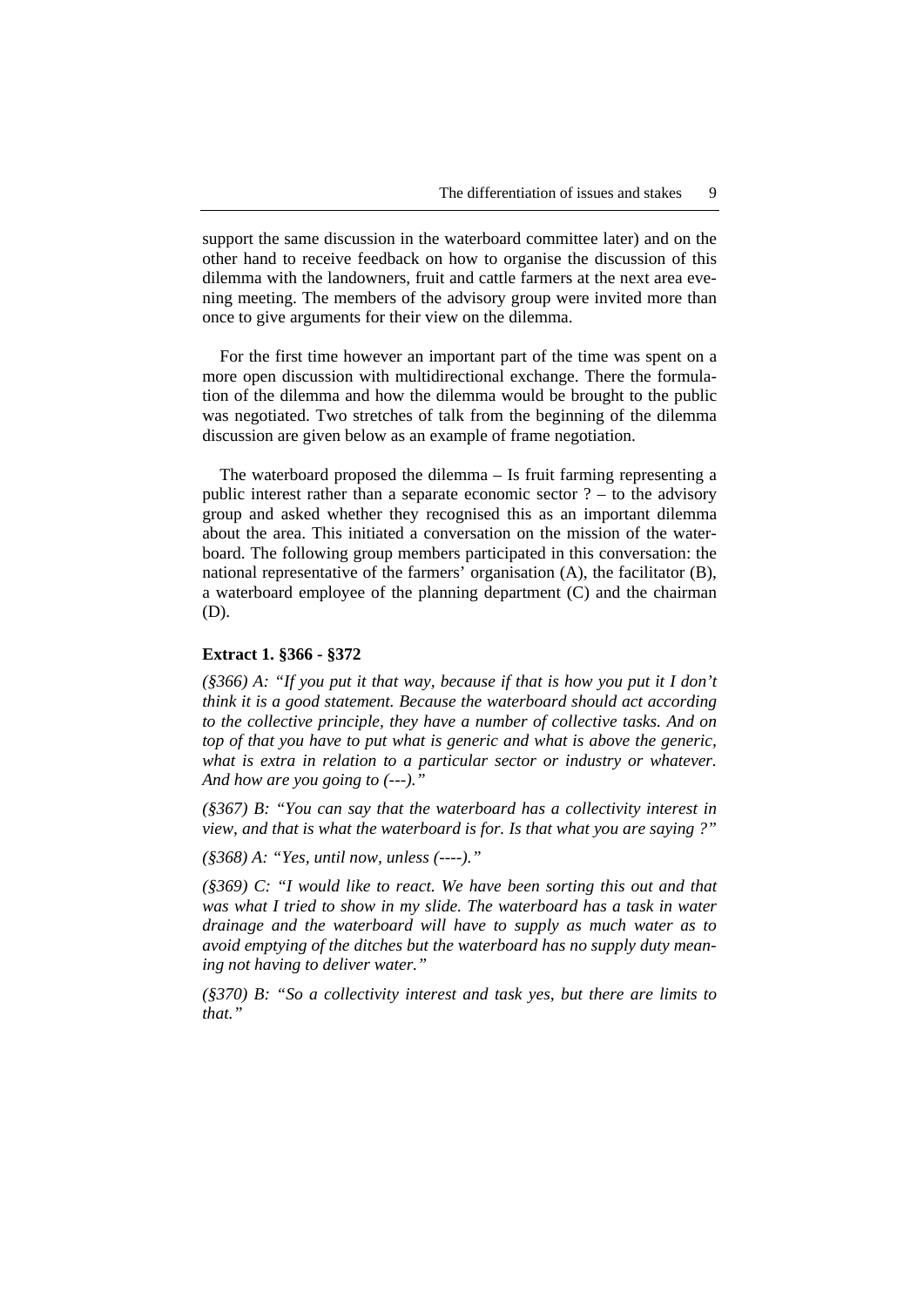*(§371) A: "Maintenance of the water level, because it is your duty to maintain a certain water level."* 

*(§372) C: "Yes."* 

The representative of the farmers' organisation says the proposed dilemma isn't a good statement. First of all he points to the collective tasks the waterboard has to carry out and so shifts the responsibility into the direction of the waterboard (who then has to argue why fruit farming is not part of the collective tasks of the waterboard). In the initial formulation of the dilemma however the responsibility is shifted to the fruit sector who then would have to argue that they indeed are representing a public interest. After that the farmers' organisation makes a distinction between generic and above generic tasks that is picked up by the waterboard employee. She names the duty-bound tasks and delimits them by naming what is not part of it. The facilitator summarizes but interestingly reformulates "collective principle" to "collective interest" which is much closer to the expression "public interest" in the initial dilemma. Shifting the onus of proof to the waterboard by the intervention of the farmers' organisation seems to succeed as the waterboard indeed starts to explain why water supply does not belong to their duties. ("meaning not having to deliver water") The representative of the farmers' organisation reacts by naming the duty-bound tasks "maintenance of the water level". This formulation is a much more far-reaching formulation of the waterboard task than the one used by the waterboard employee ("avoiding emptying of ditches"). Moreover a far-reaching but possible implication of this statement could be that the water level has to be maintained also at moments of huge water use.

#### **Extract 2. §377 - §385**

*(§377) A: "Of course the problem is, if you suddenly start the discussion haphazardly so to say, that you will have to intervene even more because then, otherwise you will get too much empty talk. That's the problem I have with this discussion. Because everybody understands reasonably well that there is a collectivity principle somewhere that should not be (--) in favour of a particular industry or enterprise, a particular city or village etc., because then you will mess it up. And everyone can feel whether you are excessively working for a particular industry or village, or for a sector, exceeding the mandatory task, that you have to think it over, how you are going to deal with that and solve it. Well everyone understands that. The only thing is from how far, if that is how you put it, fruit farming public interest or separate industry sector, then you get this empty talk. While*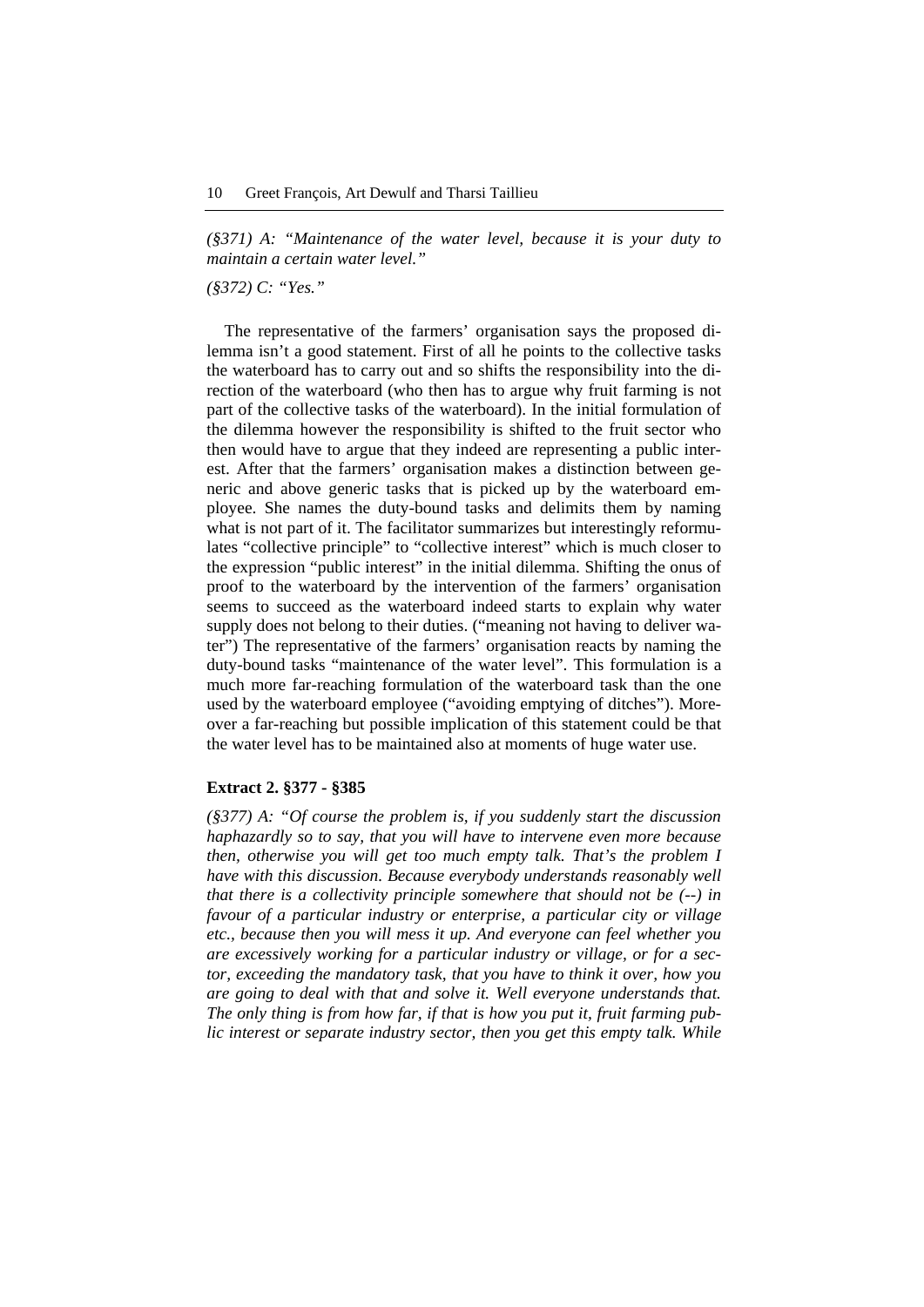*the discussion has to be approached making more subtle distinctions. That was the background of my remark."* 

*(§378) B: "(--) the underlying dilemma ?"* 

*(§379) A: "Yes, that is clear, only you have to make the necessary differentiations for achieving a good discussion."* 

*(§380) B: "That's important because with these dilemma's we want to go and talk to the public. So then it is very important that we catch the right dilemma, well formulated. So, if you say, well this doen not communicate"* 

*(§381) A: "Yes indeed, this does not communicate."* 

*(§382) B: "then we have to search for another dilemma or another formulation of it."* 

*(§383) A: "Exactly."* 

*(§385) D: "Maybe the suggestion mr. A did already, about what are generic measures and what should be above generic, maybe that his suggestion is more on the right track."* 

The representative of the farmers' organisation says that the proposed dilemma will mainly yield empty talk. He draws attention to people's awareness of the collective principle and to the fact that they can easily recognise the unequal treatment of different parties. In this respect he admits that tasks directed to more specific target groups should be approached in a different way. It is concluded that another formulation of the dilemma is needed. An earlier suggestion of the farmers' organisation is picked up by the chairman of the meeting.

The interaction sequences described above show how a fruit sector issue (fruit farming, public interest or separate economic sector) is reformulated into an issue about the waterboard's duty. This reframing is the result of a discursive process with multidirectional communication among the actors.

### **DISCUSSION**

We will discuss here the three aspects of differentiation of issues and stakes that have been described in the results section:

1) The framing of the waterboard moved from an overarching position in the domain and no specific stake to a differentiated position including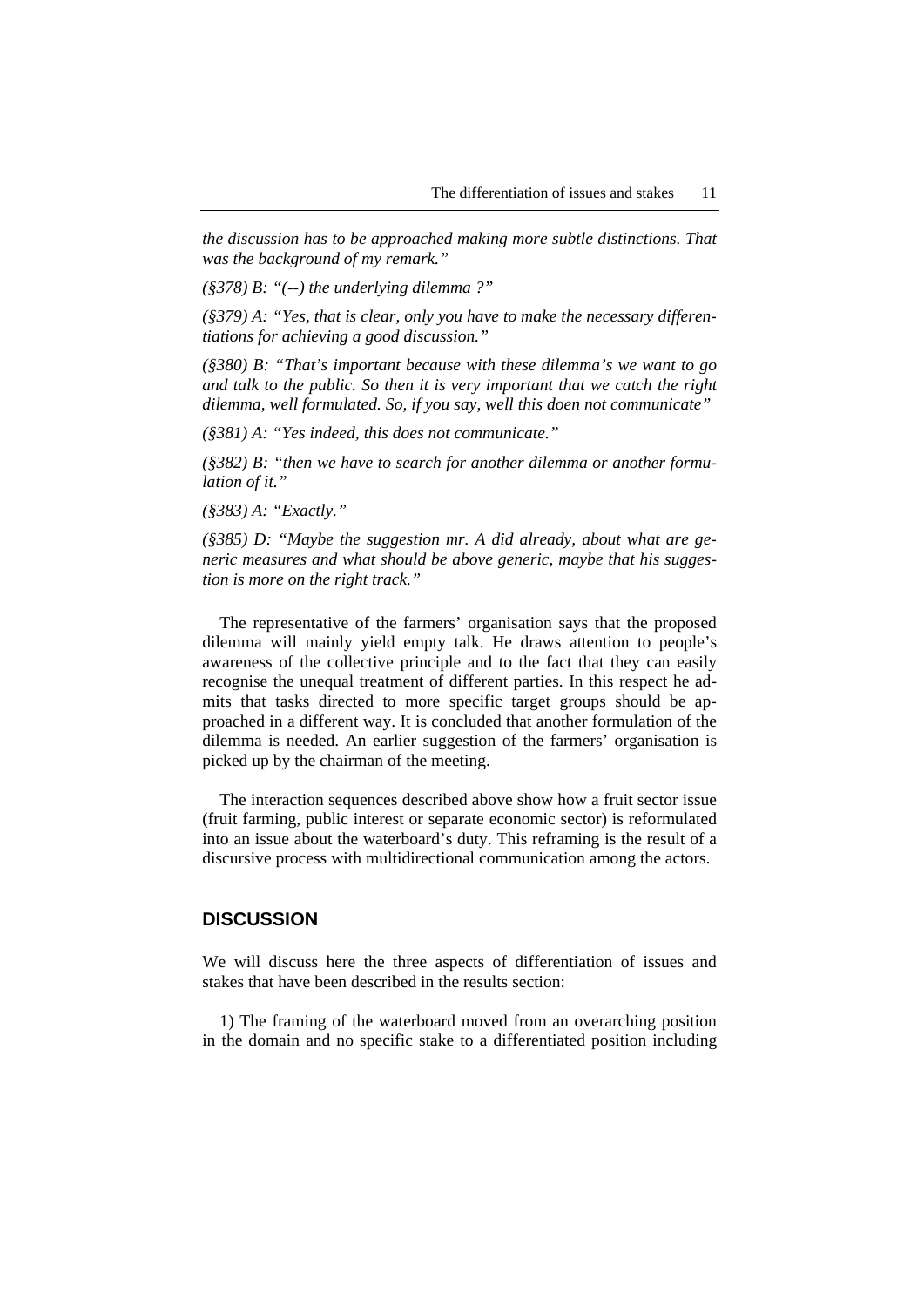both (1) a delimited framing of the domain and a much more specific framing of their own stake, and at the same time (2) an overarching framing of the domain and a general stake.

At the start of the planning process the problem domain was defined as a list of technical problems within pre-defined categories and for which one overall solution could be found. They framed the problem domain as unambiguous and did not take into account who reported on which problem. The general stake of the waterboard was reflected by the concern to deliver a water area plan in time (§44 *"At the end of this year we have to deliver a water area plan for approval"*) and with consent of all interest parties. Therefore they took up the role of convener.

Governmental organizations like waterboards derive convening power from their statutory authority (Gray 1989). However, being a stakeholder in the problem as well, the convener role may become a pitfall. If the convener is suspected of bias, other stakeholders may refuse to participate (Gray 1989). The required neutrality in the problem domain doesn't allow the convener to defend or express specific interests. Additionally, the overarching position of the convener often leads to a shift of responsibility from the other actors towards the convenor. Once the convener is aware of his specific interests it is not easy to make the responsibility shared by all the stakeholders around the table.

From the third meeting on, the waterboard left this overarching position. In our opinion this was due to three coinciding events that occurred within the three months between the second and the third advisory group meeting. After the second meeting a reflection workshop had been organised with waterboard and province representatives. Different meanings of interactive planning were discussed. And the roles of waterboard, province ánd researchers were clarified. It was agreed to give more importance to the core group who started functioning from then on more actively.

In the same period the waterboard did a lot of work in the field measuring watercourses and inspecting technical installations. The measurements were used as input for modeling work about the amount of water that has to be drained and supplied. Inconsistencies in the modeling results showed them the inefficiency of their current models (water drainage models) to simulate water supply. Interestingly, this led them to reflect and conclude that an extra-ordinary water demand problem was not their responsibility.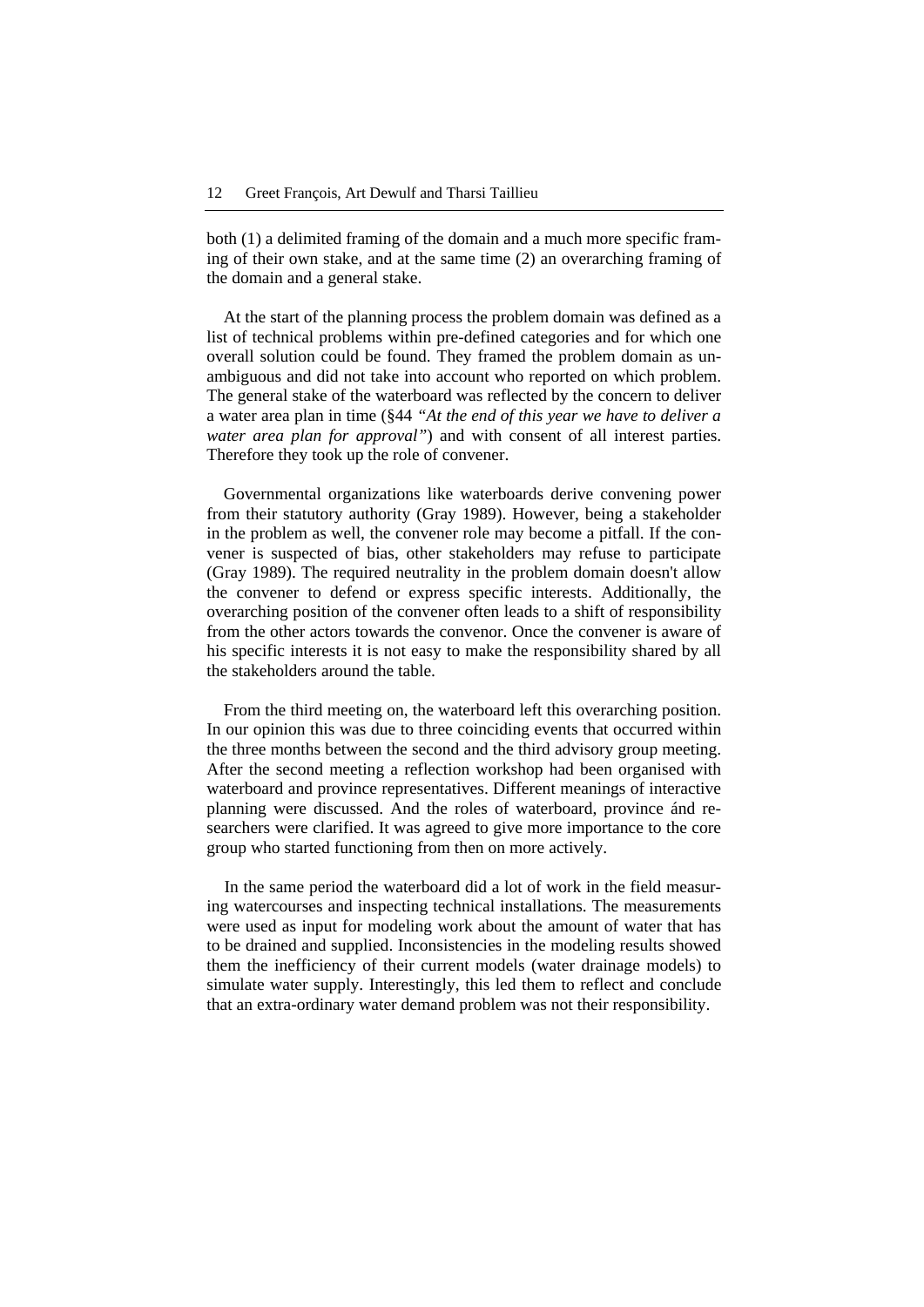As a third driver for change we would like to mention the appointment of a new project leader. He observed the situation in the area with fresh eyes and provided his employer new ideas. As an external expert he was less determined by internalroutines or relations and therefore could get ideas introduced that were considered impossible before.

The waterboard representatives entered the third meeting with new insights and soon formulated a much more specific stake with the restriction of their mission and responsibility. They didn't position themselves anymore above the process of issue framing but participated in it and framed the domain in a more delimited way, excluding from it an extra-ordinary water demand by fruit sector.

In the course of the meeting the specific interest of the waterboard became more differentiated, gradually including more and more aspects of their stake in the planning process. Through the interaction that took place additional concerns emerged, such as creating imbalances between parties in the area, changing water law, having to enforce measures on people, coordinating policies with province and municipalities, estimating future water demand. Simultaneously the limitation of the problem domain became more and more clear by the aspects that were framed as given.

In addition to this differentiated position they continued acting as a convener. As such the overall commitment to reach an agreement was not lost. During the third meeting, the difficult combination of both roles, convener and interest party, was made feasible by separating the roles over different persons.

2) The farmers' organisation moved to a more specific and internally diversified framing of the problem domain and their stakes in it.

This change was initiated by the waterboard. Their concern not to create imbalances in the area led them to describe the gains and costs of water supply. The conflicting interests of fruit and cattle farmers were discursively constructed through the waterboard's statements and the subsequent discussion. This shows how an actor's interests can be framed by other actors and how interests emerge out of a discursive process of negotiation (Lawrence et al. 1999, pp. 490-493).

The diversified framing of the farmers' stake also led to further development of the issue framing. Pointing to the fruit sector as causing the wa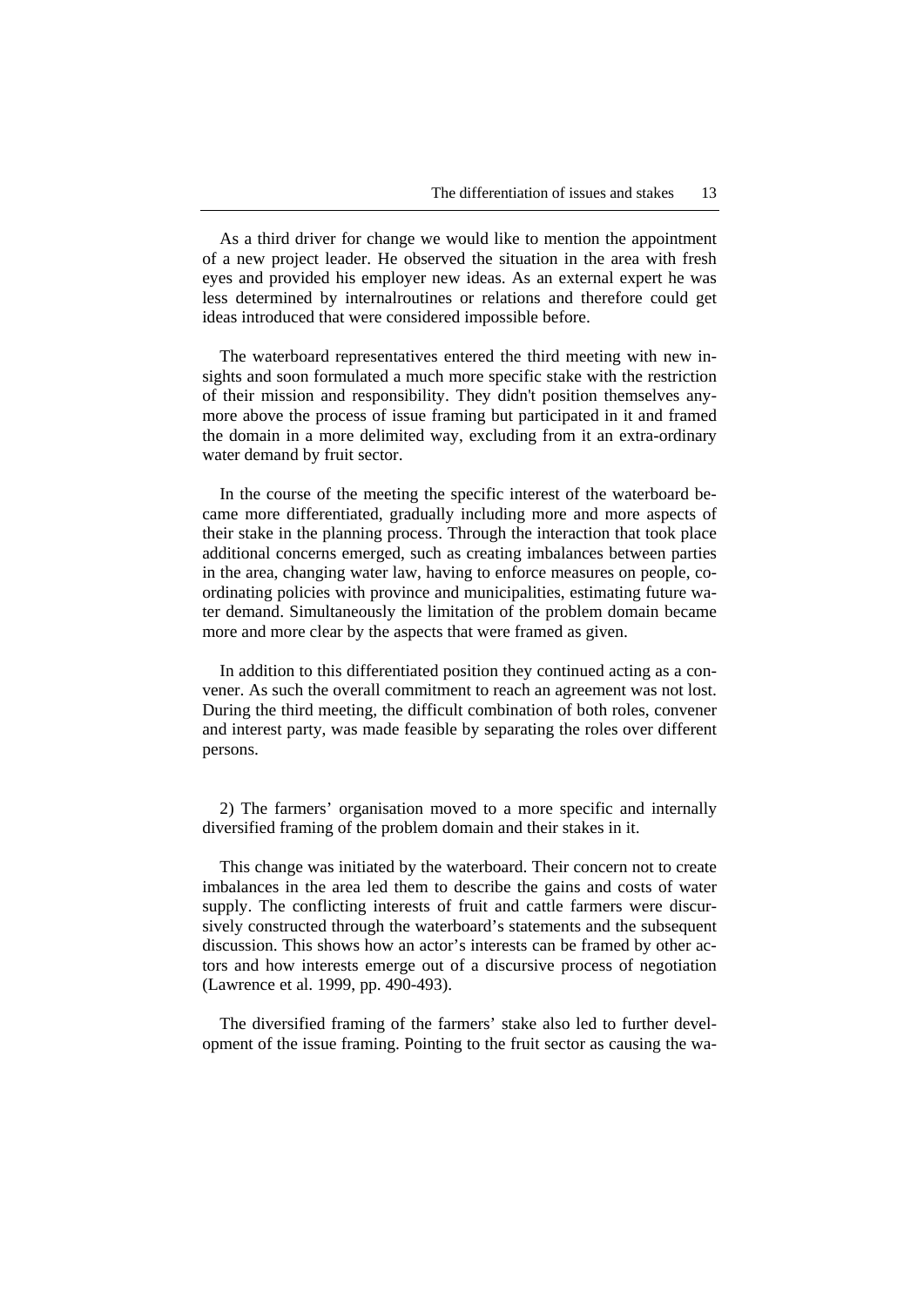ter level fluctuations generated new issue elements to be put on the table. Injustice of water law and scarcity of agricultural land in the area were added by the local farmers' representative and as such also led to a different framing of the issue by fruit and cattle farmers. This sequence of themes in the negotiation shows how interests link actors to issues (Lawrence et al. 1999, p. 492) and how the meaning of these elements develops over the course of the interactive planning process.

Interestingly the parties involved reacted in different ways to the waterboard's statements. The national representative of the farmer's organisation managed not to say anything that was more in favour of one of the two groups. After all the association counts fruit farmers as well as cattle farmers among its members. The fruit farmers' representatives didn't connect nor disconnect to the fruit sectors stake as formulated by the waterboard. The local representative of the farmer's organisation is the only one who confirms the waterboard's frame of the farmers' stake. He points to the disadvantages cattle farmers will be suffering when the watercourses would be enlarged, but only twice and in a moderate way.

As we know from oral communications later in the planning process the representatives of the farmers were concerned about polarisation. Fruit and cattle farmers have been living and working as neighbours in the same area for a long time. Good neighbourliness also is one of their interests. In these circumstances the differences among the two groups seem to be experienced as too difficult, too delicate to talk about. An unfortunate implication of this kind of conflict avoidance and not "doing differences" (Dewulf 2006) is the loss of information that otherwise could be helpful in the decision-making process. Moreover a water area plan that does not differentiate between these two groups will again be confronted with these differences in its implementation phase.

3) The differentiation of issues and stakes went together with changes in interaction. Our results allowed to draw a distinction between the following modes of interaction. *Frame selling* is the presentation of one's own view on the situation without much opportunity to react for the others. It can be characterized by its unidirectional communication and the aim to convince the other party. *Frame filling* is a process of information gathering to further develop or complete one's own view on the situation. It is characterized by bidirectional communication and the aim to consult other parties. *Frame negotiation* is an open communication process with multidirectional exchange. This mode of interaction is especially important in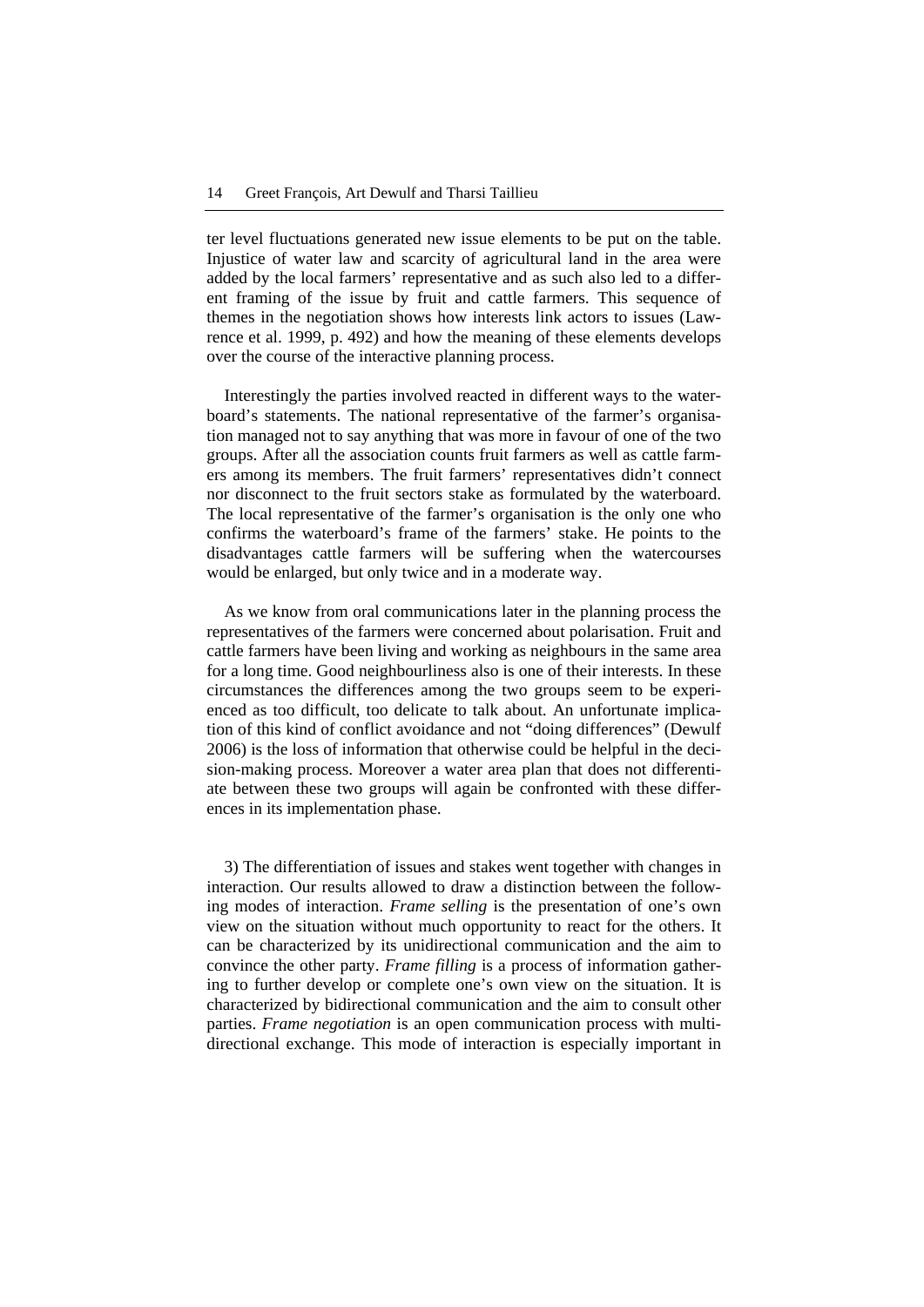situations where parties still have to define what has to be negotiated about, explore what the underlying interests are and search for innovative ways to integrate and meet these interests.

Our point of departure is that an agreement has to be forged in the interaction among stakeholders. According to Putnam & Holmer (1992), "Frames or the ways negotiators conceive of problems are co-constructed through interaction as both parties adjust and react to each other's arguments"; and "Social interaction is the critical instigator of changes in frames". Our findings from analyzing the interaction in the Kromme Rijn planning process show that different modes of interaction occur of which frame negotiation is the one that allows for the differentiation of issues and stakes.

Frame negotiation in the case described progressed through a variety of issue elements and stakes that were put on the table by different actors. Other actors may connect or disconnect their framing to certain elements. At the end of the meeting many elements were still on the table, this is without being disconnected or disqualified as irrelevant. The possibility to pick them up later in the planning process remains but has not been assured yet. Therefore it is difficult to estimate which level of agreement has been reached.

Frame negotiation is a demanding process. Multidirectional exchange alone is not sufficient for differentiation. In addition to the direction of communication its quality is highly important. In this sense it is remarkable that differentiation of issue framings and stakes occurred in a group of people who met only for the third time. From a group development perspective it is a real challenge to create the necessary safety and possibilities for contact.

## **CONCLUSIONS**

We conclude that differentiation in how issues and stakes are framed is a potentially important kind of change in interactive decision-making processes. In this case, it allowed the waterboard to take up an interested stakeholder role apart from their overarching convening role. This in turn led to a differentiation within the farmers' stakeholder group, which allowed the different stakes of cattle and fruit farmers to be included in the discussion and search for solutions. Finally it appears that a multidirectional frame